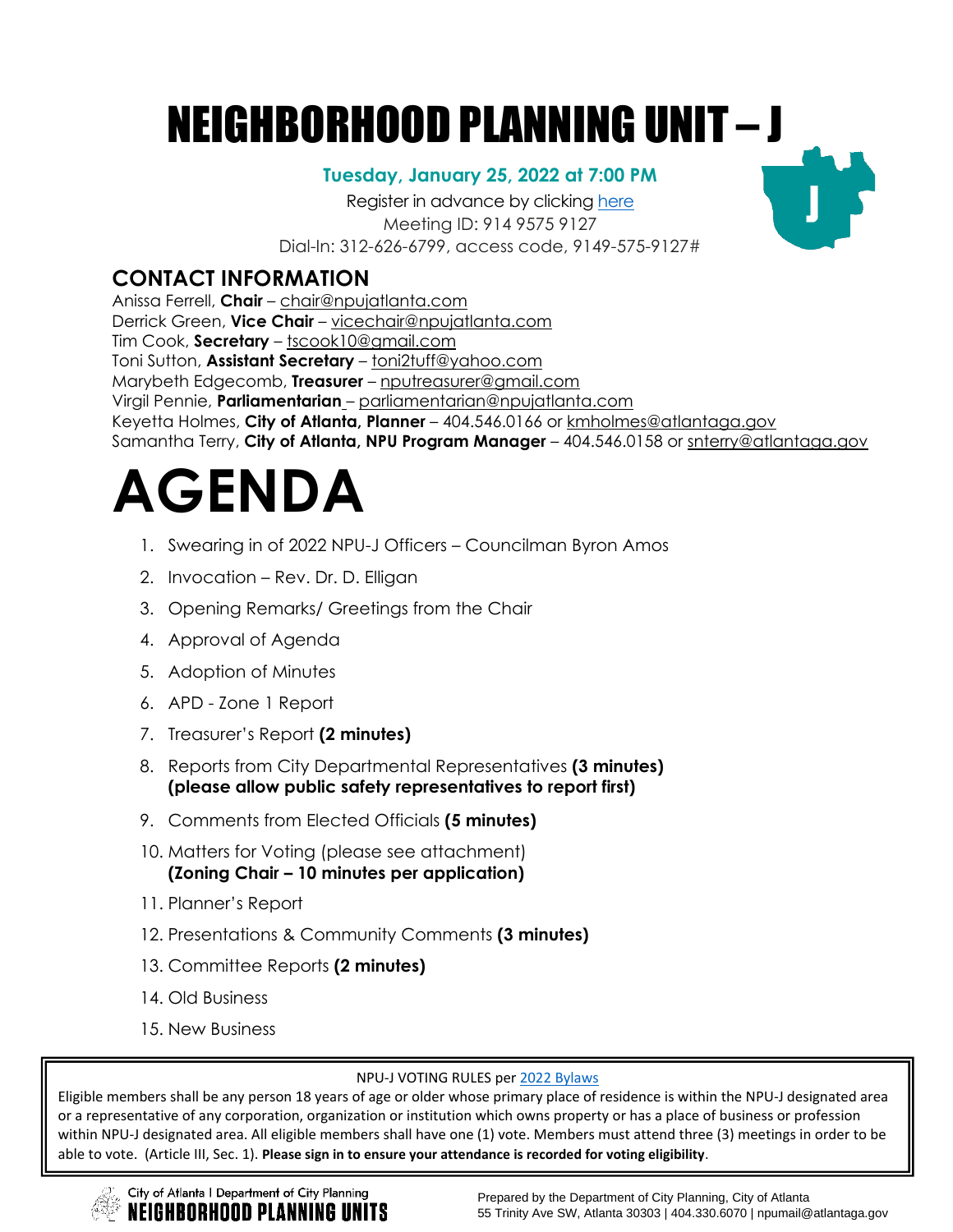- 16. Neighborhood Reports and Community Announcements **(2 min)**
- 17. Adjournment

### MATTERS FOR VOTING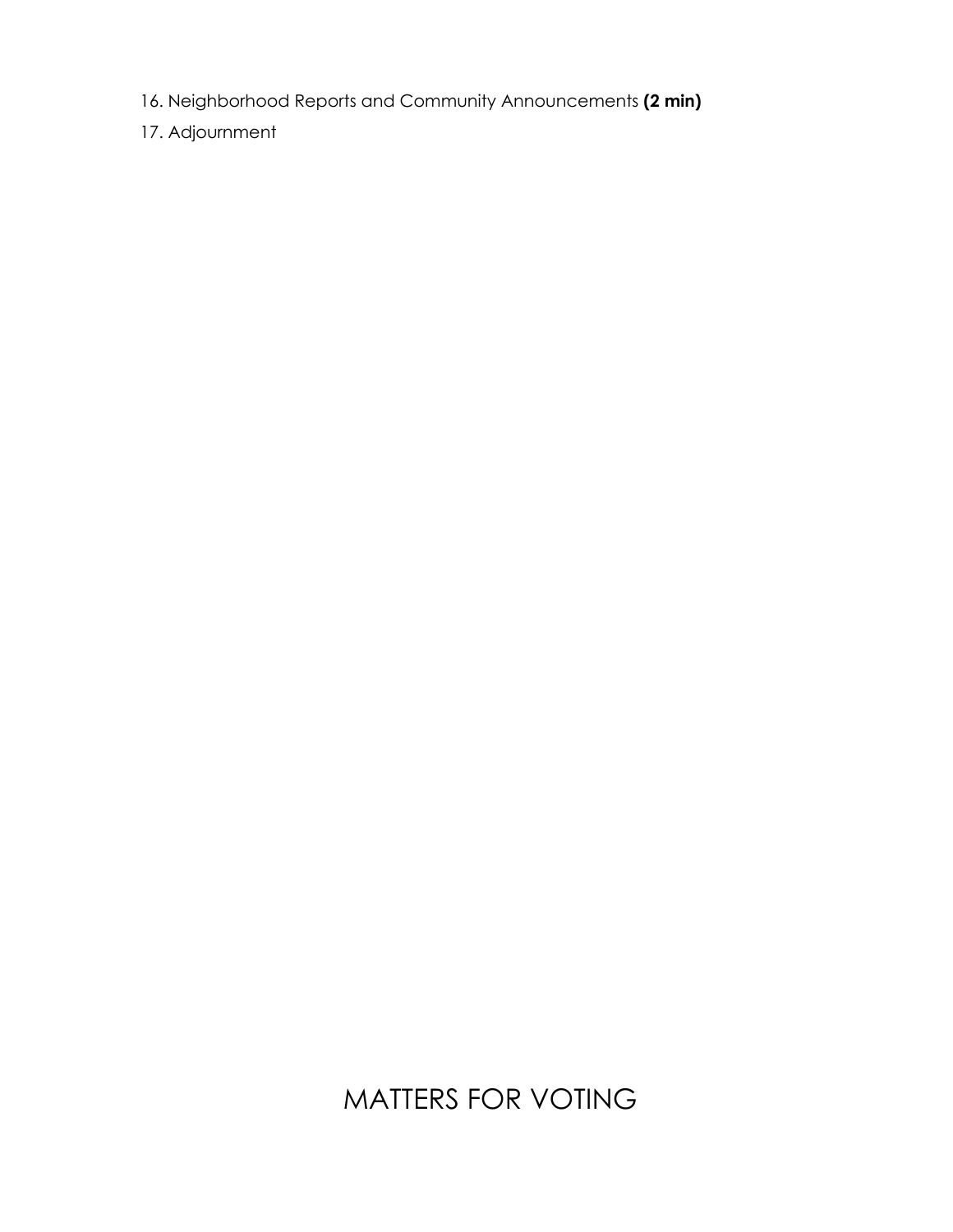NPUs provide recommendations to the City of Atlanta by voting to support or oppose applications. The application and the NPU's recommendations, along with Staff recommendations, are then considered by the appropriate board, association, commission, or office.

| <b>Special Event Applications (MOSE)</b> |                        |                       |                   |
|------------------------------------------|------------------------|-----------------------|-------------------|
| <b>Event Name</b>                        | <b>Event Organizer</b> | <b>Event Location</b> | <b>Event Date</b> |
| <b>PurpleStride Atlanta 5K</b>           | Lindsay Griffin        | <b>Westside Park</b>  | April 30, 2022    |
| <b>Team for Cures 5K</b>                 | Lindsay Griffin        | <b>Westside Park</b>  | May 7, 2022       |

| <b>Alcohol License Applications (LRB)</b> |                         |                                |                                                |                 |
|-------------------------------------------|-------------------------|--------------------------------|------------------------------------------------|-----------------|
| Name of Business                          | <b>Type of Business</b> | Applicant                      | <b>Property Address</b>                        | <b>Request</b>  |
| Mr. Piggs Smokehouse                      | Restaurant              | <b>Shundon Nicole</b><br>Glass | 1992 Donald Lee<br><b>Hollowell Parkway NW</b> | Change of Agent |

| <b>Board of Zoning Adjustment Applications (BZA)</b>                                                                                                                     |                                        |                            |  |
|--------------------------------------------------------------------------------------------------------------------------------------------------------------------------|----------------------------------------|----------------------------|--|
| <b>Application</b>                                                                                                                                                       | <b>Property Address</b>                | <b>Public Hearing Date</b> |  |
| $V-22-1$<br>Applicant seeks a variance to reduce the front yard setback<br>from 35 feet to 32 feet for a second story addition to an existing<br>single-family dwelling. | 1564 Ezra Church Drive NW<br>$(NPU-J)$ | February 10, 2022          |  |

| <b>Zoning Review Board Applications (ZRB)</b>                                                                                                                                                                                                                                                                                                                                                                                                                                                                                                                  |                                                       |                            |  |
|----------------------------------------------------------------------------------------------------------------------------------------------------------------------------------------------------------------------------------------------------------------------------------------------------------------------------------------------------------------------------------------------------------------------------------------------------------------------------------------------------------------------------------------------------------------|-------------------------------------------------------|----------------------------|--|
| <b>Application</b>                                                                                                                                                                                                                                                                                                                                                                                                                                                                                                                                             | <b>Property Address</b>                               | <b>Public Hearing Date</b> |  |
| $Z - 21 - 96$<br>An Ordinance by Councilmember Dustin Hillis to rezone property zoned<br>I-2/BL (Light industrial/BeltLine overlay), MRC-1/BL (Mixed residential<br>commercial/BeltLine overlay), MRC-3/BL (Mixed residential<br>commercial/BeltLine overlay), and R-4A/BL (Single family<br>residential/BeltLine overlay) to MRC-3/BL (Mixed residential<br>commercial/BeltLine overlay), to encourage transit-oriented<br>development and provide affordable housing in proximity to the<br>Bankhead MARTA Station; and for other purposes. PARCEL LIST, MAP | <b>Bankhead MARTA</b><br>Station<br>(See Parcel List) | February 10, 2022          |  |

| <b>Land Use Amendments – Comprehensive Development Plan</b>       |                          |                            |  |
|-------------------------------------------------------------------|--------------------------|----------------------------|--|
| Legislation                                                       | <b>Property Address</b>  | <b>Public Hearing Date</b> |  |
| CDP-21-54                                                         |                          |                            |  |
| An Ordinance to amend the Land Use element of the 2016 Atlanta    | 1258, 1262, 1264         |                            |  |
| Comprehensive Development Plan (CDP) so as to redesignate         | and 1287 Donald L.       |                            |  |
| property located at 1258, 1262, 1264 and 1287 Donald L. Hollowell | <b>Hollowell Parkway</b> |                            |  |
| Parkway NW and 593 and 605 Anthony Street NW from the Open        | NW and 593 and 605       |                            |  |
| Space (OS) Land Use Designation to the Mixed Use (MU) Land Use    | <b>Anthony Street NW</b> |                            |  |
| Designation and for other purposes to wit (Z-21-096).             |                          |                            |  |

MATTERS FOR REVIEW AND COMMENT